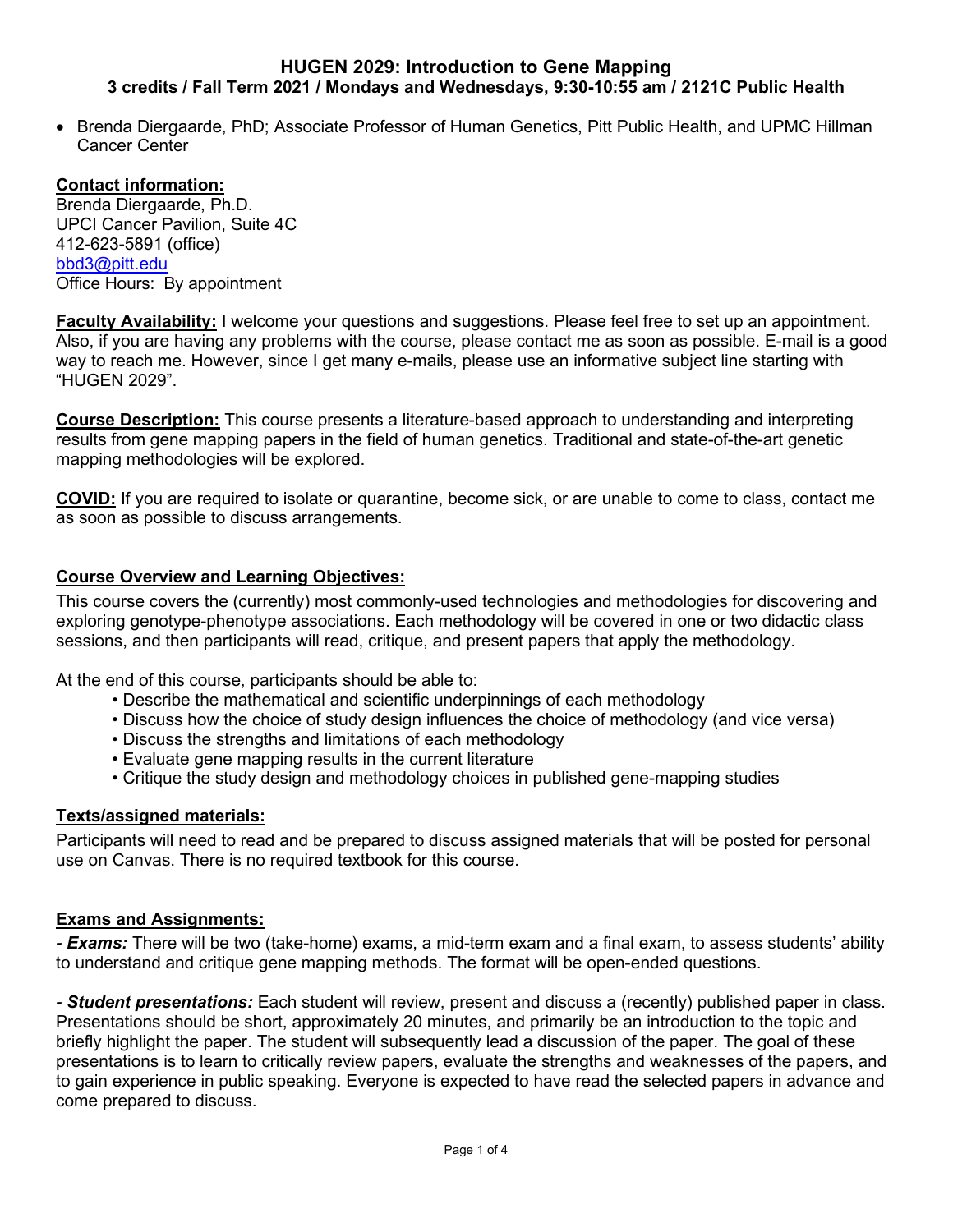*- Discussions:* In addition to the student presentations, the class as a whole will review and discuss several papers. Everyone is expected to have read the selected papers in advance and come prepared to discuss.

# **Student Performance Evaluation:**

All course requirements must be completed to receive credit for the course. Evaluation will be based on the following components:

# **- Attendance and Quality of Contribution to Discussion** (25% of final grade)

Attendance, active participation in class discussions, and evidence of being prepared for class (including having read the assigned readings and completion of assignments) are expected. While cell phones and laptops/tablets may be used to access slides or assigned readings, take notes, etc., please do not use them during class time for non-class purposes. If you will miss a class, please let me know in advance (bbd3@pitt.edu).

# **- Student Presentations** (25% of final grade)

# **- Mid-term Exam** (25% of final grade)

Take-home mid-term exam will be posted on Canvas on October 20. The mid-term exam is due on October 25 (by midnight; please submit to: bbd3@pitt.edu).

#### **- Final Exam** (25% of final grade)

Take-home final exam will be posted on CANVAS on December 8. The final exam is due on December 15 (by midnight; please submit to: bbd3@pitt.edu).

| Grade option: | <b>Grading scale:</b> |                  |            |
|---------------|-----------------------|------------------|------------|
| Letter grade  | $97 - 100\%$ A+       | $77 - 79.9\%$ C+ | $< 60\%$ F |
|               | $93 - 96.9\%$ A       | $73 - 76.9\%$ C  |            |
|               | $90 - 92.9\%$ A-      | $70 - 72.9\%$ C- |            |
|               | $87 - 89.9\%$ B+      | $67 - 69.9%$ D+  |            |
|               | $83 - 86.9\%$ B       | $63 - 66.9\%$ D  |            |
|               | $80 - 82.9%$ B-       | $60 - 62.9%$ D-  |            |

# **Canvas:**

The University's Canvas will be used to post announcements, assignments, and readings for personal use.

# **Course Policies:**

The Internet generally should not be accessed during class, except to access course slides or assigned readings, help resolve a disputed point in discussion or otherwise enhance discussion. Students should check their email regularly to ensure that they receive relevant communication regarding the course.

#### Students should familiarize themselves also with the following policies:

# **- Academic Integrity Policy:**

All individuals (students, faculty, post-doctoral researchers, and staff) at Pitt Public Health abide by the [University's](https://www.publichealth.pitt.edu/LinkClick.aspx?link=http%3a%2f%2fwww.bc.pitt.edu%2fpolicies%2fpolicy%2f02%2f02-03-02.html&tabid=2236&portalid=0&mid=10377) policy on academic integrity. In accordance with this policy, the school maintains an outline of the procedural sequence of events to occur when violations of academic integrity are brought to the attention of administrative leaders. The full policy is available in the Academic [Handbook.](https://www.publichealth.pitt.edu/academic-handbook)

All students are expected to adhere to the school's standards of academic honesty. Cheating/plagiarism will not be tolerated. The Graduate School of Public Health's policy on academic integrity, which is based on the University policy, is available online in the Pitt Public Health Academic Handbook

[www.publichealth.pitt.edu/home/academics/academic-requirements.](https://na01.safelinks.protection.outlook.com/?url=http%3A%2F%2Fwww.publichealth.pitt.edu%2Fhome%2Facademics%2Facademic-requirements&data=01%7C01%7CRobin.Leaf%40pitt.edu%7Cd2b682f8df1344a1488b08d5f7078713%7C9ef9f489e0a04eeb87cc3a526112fd0d%7C1&sdata=6ufA2nSlUetTPqxC3zE70WlE7mLMvNKznCNB7nQHwj0%3D&reserved=0) The policy includes obligations for faculty and students, procedures for adjudicating violations, and other critical information. Please take the time to read this policy.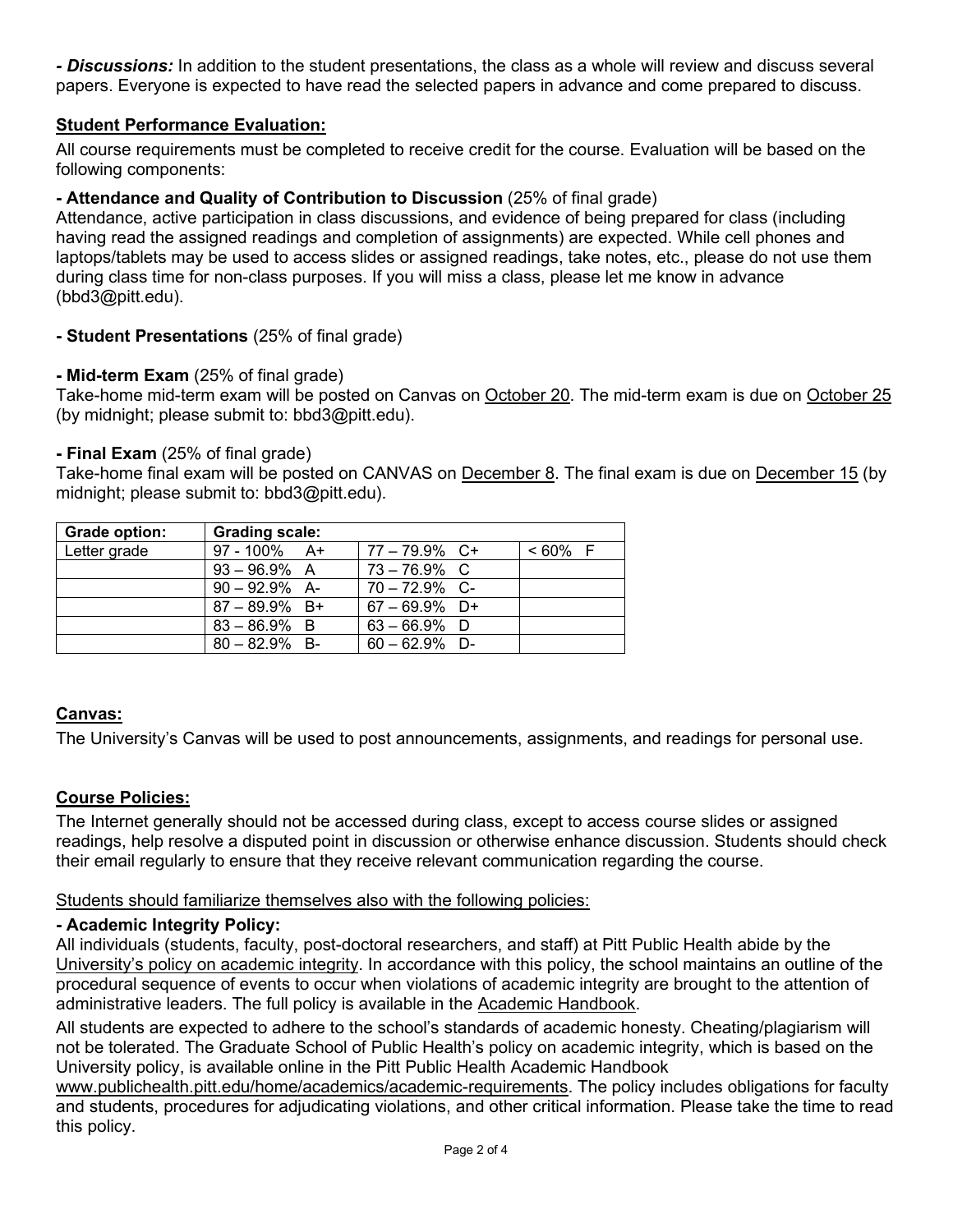Students should be especially mindful of guidelines on academic integrity and take care to avoid plagiarizing the work - including the ideas or words - of their colleagues (fellow course participants) or other authors. Students are encouraged to discuss their ideas and work together; however, a citation to a fellow student should be provided when appropriate.

# **- Diversity and Academic Civility Statement:**

In this course, students, faculty and guests represent a diversity of individual perspectives, backgrounds, and experiences, which enriches our classes. We urge all to be respectful of others.

The University of Pittsburgh Graduate School of Public Health considers the diversity of its students, faculty, and staff to be a strength and critical to its educational mission. Pitt Public Health is committed to creating and fostering inclusive learning environments that value human dignity and equity and promote social justice. Every member of our community is expected to be respectful of the individual perspectives, experiences, behaviors, worldviews, and backgrounds of others. While intellectual disagreement may be constructive, no derogatory statements, or demeaning or discriminatory behavior will be permitted.

If you feel uncomfortable or would like to discuss a situation, please contact any of the following:

• the course instructor [\(bbd3@pitt.edu](mailto:bbd3@pitt.edu) or see phone number above);

• the Pitt Public Health Associate Dean responsible for diversity and inclusion (Dr. Tiffany Gary-Webb: [tgary@pitt.edu](mailto:tgary@pitt.edu) // 412-624-3131);

• the University's Office of Diversity and Inclusion at 412-648-7860 or [https://www.diversity.pitt.edu/make](https://www.diversity.pitt.edu/make-report/report-form)[report/report-form](https://www.diversity.pitt.edu/make-report/report-form) (anonymous reporting form)

# **- Accommodation for Students with Disabilities:**

If you have any disability for which you may require accommodation, you are encouraged to notify both your instructor [\(bbd3@pitt.edu\)](mailto:bbd3@pitt.edu) and the Office of Disability Resources and Services (DRS), 140 William Pitt Union (Voice or TTD 412-648-7890), [http://www.studentaffairs.pitt.edu/drs/,](http://www.studentaffairs.pitt.edu/drs/) drsrecep@pitt.edu, as early as possible in the term.

# **- Copyright Notice:**

Course materials may be protected by copyright. United States copyright law, 17 USC section 101, et seq., in addition to University policy and procedures, prohibit unauthorized duplication or retransmission of course materials. See Library of [Congress](http://www.copyright.gov/) Copyright Office and the [University](http://oscp.library.pitt.edu/intellectual-property/copyright/pitt-policies-on-copyright/) Copyright Policy.

# **- Classroom Recording:**

To ensure the free and open discussion of ideas, students may not record classroom lectures, discussion and/or activities without the advance permission of the instructor, and any such recording properly approved in advance can be used solely for the student's own private use or for all students enrolled in this class only but may not be further copied, distributed, published, or otherwise used for any other purpose without the express written consent of the course instructors. Any student who records a class session must provide a copy of the recording to the instructors if requested to do so.

# **- Sexual Misconduct, Required Reporting, and Title IX:**

The University is committed to combatting sexual misconduct. As a result, you should know that University faculty and staff members are required to report any instances of sexual misconduct, including harassment and sexual violence, to the University's Title IX office so that the victim may be provided appropriate resources and support options. What this means is that as your professor, I am required to report any incidents of sexual misconduct that are directly reported to me, or of which I am somehow made aware.

There are two important exceptions to this requirement about which you should be aware:

- (1) A list of the designated University employees who, as counselors and medical professionals, do not have this reporting responsibility and can maintain confidentiality, can be found here: <https://www.diversity.pitt.edu/civil-rights-title-ix/make-report/report-form>
- (2) An important exception to the reporting requirement exists for academic work. Disclosures about sexual misconduct that are shared as part of an academic project, classroom discussion, or course assignment, are not required to be disclosed to the University's Title IX office

If you are the victim of sexual misconduct, Pitt encourages you to reach out to these resources: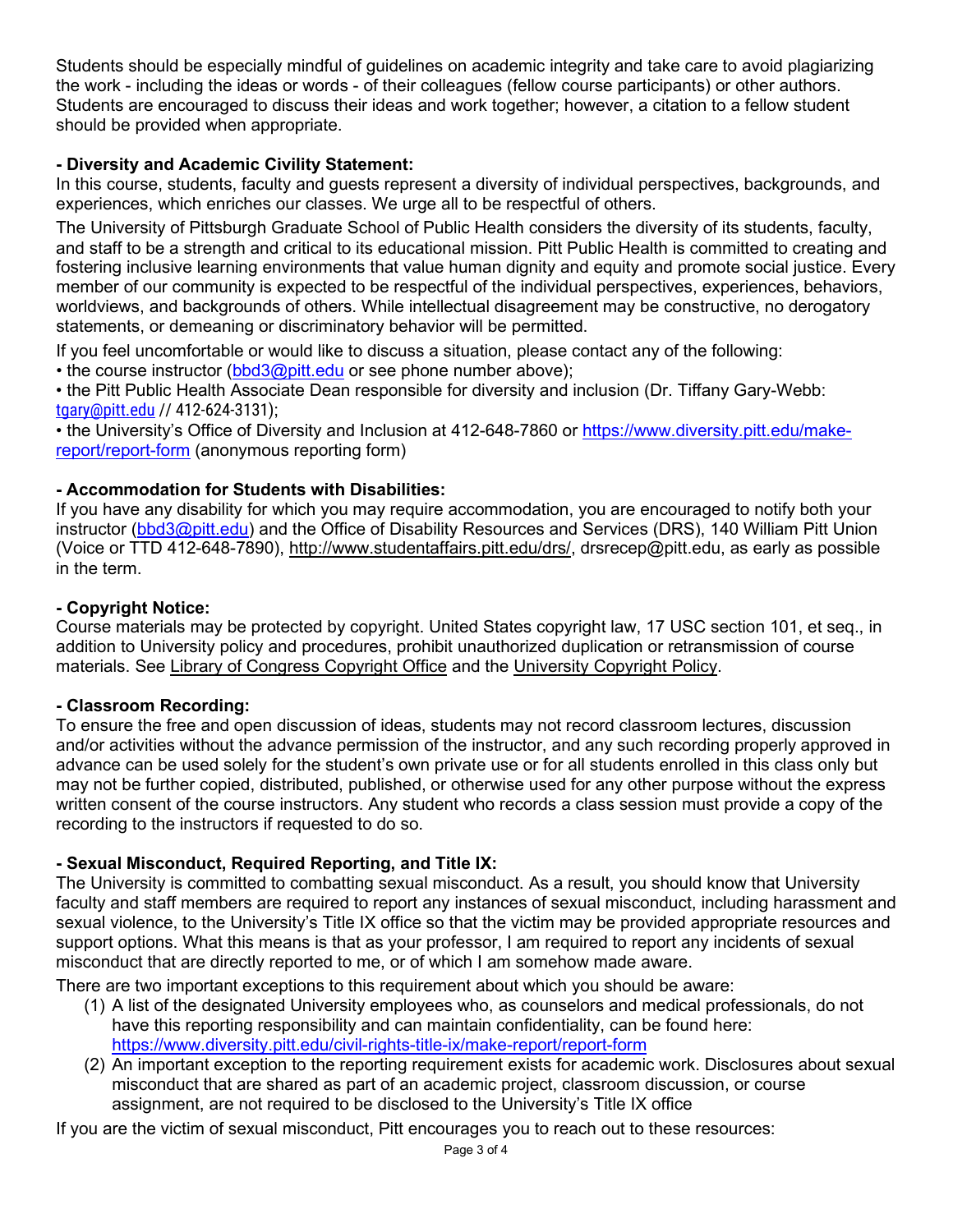• Title IX Office: 412-648-7860 [\(https://www.titleix.pitt.edu/\)](https://www.titleix.pitt.edu/)

• SHARE @ the University Counseling Center: 412-648-7930 (8:30 A.M. TO 5 P.M. M-F) and 412-648-7856 (AFTER BUSINESS HOURS)

If you have a safety concern, please contact the University of Pittsburgh Police, 412-624-2121.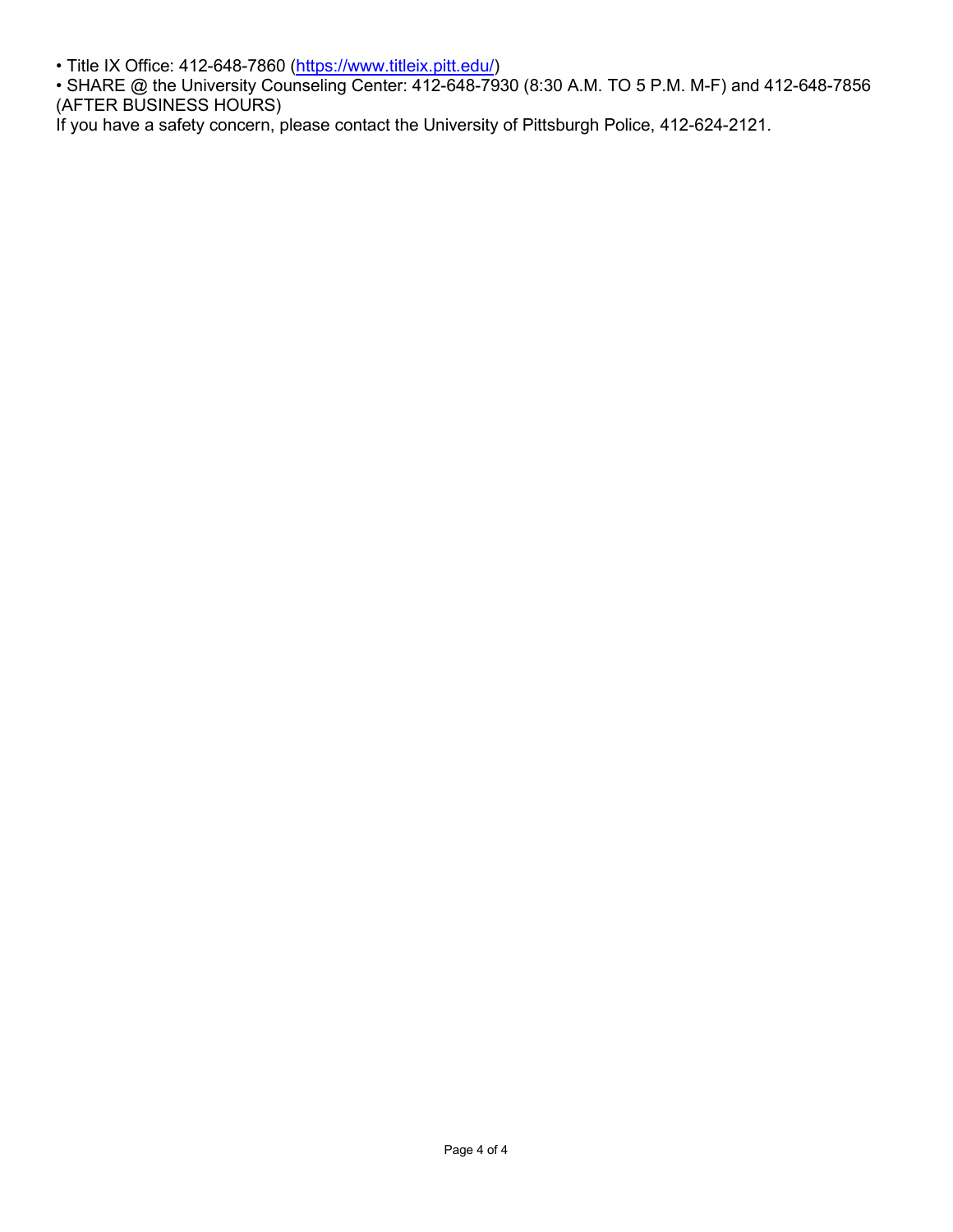# **HUGEN 2029: Introduction to Gene Mapping Fall Term 2021 Schedule (version: 8/29/21)**

(Mondays and Wednesdays, 9:30-10:55 am / 2121C Public Health)

| <b>Date</b>                   | <b>Topics</b>                                    |  |
|-------------------------------|--------------------------------------------------|--|
| Monday August 30              | Course introduction                              |  |
| <b>Wednesday September 1</b>  | cancelled                                        |  |
|                               | <b>LABOR DAY HOLIDAY - No class (university</b>  |  |
| <b>Monday September 6</b>     | closed)                                          |  |
| <b>Wednesday September 8</b>  | Study design, study populations, diversity       |  |
| September 10-12               | <b>Human Genetics retreat</b>                    |  |
| Monday September 13           | cancelled                                        |  |
| <b>Wednesday September 15</b> | Candidate gene association studies / discussion  |  |
| Monday September 20           | Genome-wide association studies (GWAS)           |  |
| <b>Wednesday September 22</b> | GWAS - imputation and combining datasets         |  |
|                               | Polygenic risk scores (and what about the        |  |
| <b>Monday September 27</b>    | environment?)                                    |  |
| <b>Wednesday September 29</b> | <b>GWAS discussion</b>                           |  |
| Monday October 4              | GWAS follow-up; eQTL analysis, gene set analysis |  |
| Wednesday October 6           | <b>GWAS follow-up discussion</b>                 |  |
|                               | Sequencing - biochemistry, rare variants, and    |  |
| Monday October 11             | cancer                                           |  |
| <b>Wednesday October 13</b>   | Sequencing - association studies                 |  |
| Monday October 18             | Sequencing discussion                            |  |
| October 18-22                 | <b>ASHG virtual meeting:</b>                     |  |
|                               | https://www.ashg.org/meetings/2021meeting/       |  |
| <b>Wednesday October 20</b>   | No class - mid-term exam posted on Canvas        |  |
| <b>Monday October 25</b>      | No class - mid-term exam due (by midnight)       |  |
| <b>Wednesday October 27</b>   | Family-based designs, linkage analysis           |  |
| Monday November 1             | Family-based studies discussion                  |  |
| <b>Wednesday November 3</b>   | Epigenetics, methylation                         |  |
| Monday November 8             | Methylation studies discussion                   |  |
|                               | Expression data, transcriptome-wide association  |  |
| Wednesday November 10         | studies, RNA-seq, single cell RNA-seq            |  |
| Monday November 15            | <b>Expression discussion</b>                     |  |
|                               | Copy number variants (CNVs) / role of CNVs in    |  |
| Wednesday November 17         | disease                                          |  |
| <b>Monday November 22</b>     | <b>THANKSGIVING HOLIDAY - No class</b>           |  |
| <b>Wednesday November 24</b>  | <b>THANKSGIVING HOLIDAY - No class</b>           |  |
| Monday November 29            | Post-transcriptional regulation                  |  |
| Wednesday December 1          | Other genomes: the microbiome and mitochondria   |  |
| Monday December 6             | Multi-omics approaches                           |  |
| <b>Wednesday December 8</b>   | Mendelian randomization                          |  |
| Monday December 13            | Topic tbd - final exam posted on Canvas          |  |
| <b>Wednesday December 15</b>  | No class - final exam due (by midnight)          |  |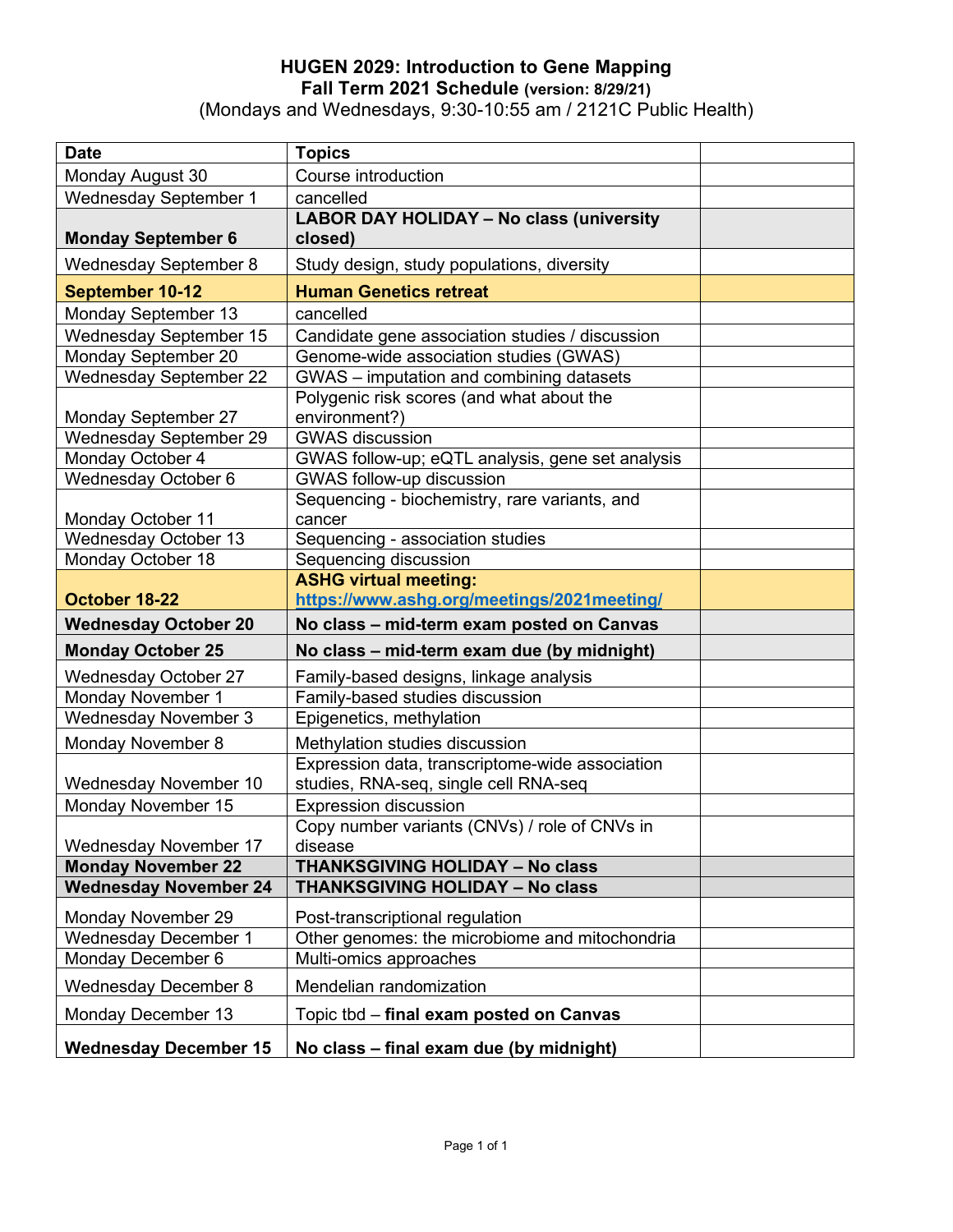# **General Outline for Student Presentations – HUGEN 2029**

- Paper title, journal, authors (1 slide)
- Introduction: brief description of the central question addressed in the paper and its significance (1-2) slides). What is the goal of the described study? What is the hypothesis?
- Previous studies: summarize previous studies relevant to the paper (1-2 slides).
- Study design: give overview of study design used. Anything in previous studies or background that made going with this design obvious or that argues against this type of design? What are the strengths and limitations of this design? Would you have used this design? Discuss why or why not?
- Methods: describe what methods are used in the paper. What are the strengths and limitations of the methods used? Do the methods employed make sense given the study design? Would you have used these/similar methods? Discuss why or why not?
- Results: show and discuss the results. Do the results make sense? Do you agree with the authors' interpretation of the results? Discuss why or why not.
- Summary/Conclusions: briefly reiterate key findings and the strengths and limitations of the study in particular in relation to study design and methods employed. Did the authors use appropriate design and methods? Do you agree with the interpretation of the results? Discuss why or why not.

| Category                                                                  | <b>Elements</b>                                                                                                                                                                                                             | Weight |
|---------------------------------------------------------------------------|-----------------------------------------------------------------------------------------------------------------------------------------------------------------------------------------------------------------------------|--------|
| Knowledge and explanation of<br>topic, discussion:                        | • Conveys understanding<br>• Presents the essential information<br>• Accurate description of methodology, study design,<br>goals and hypotheses, etc.<br>Good discussion of strengths and limitations                       | 75     |
| <b>Overall organization of section/talk</b>                               | • Content introduced in logical, easy-to-follow<br>sequence<br>• Main points emphasized, repeated<br>• Use of transition statements                                                                                         | 10     |
| <b>Overall effectiveness of slides</b><br>(text and visuals) and delivery | • Good balance of text & figures/tables<br>• Text/figures/tables large enough to be seen<br>• Not too many or too few slides<br>• Confident, enthusiastic delivery<br>$\bullet$ Eye contact<br>• Get to main points quickly | 15     |

# **Rubric for Student Presentations – HUGEN 2029**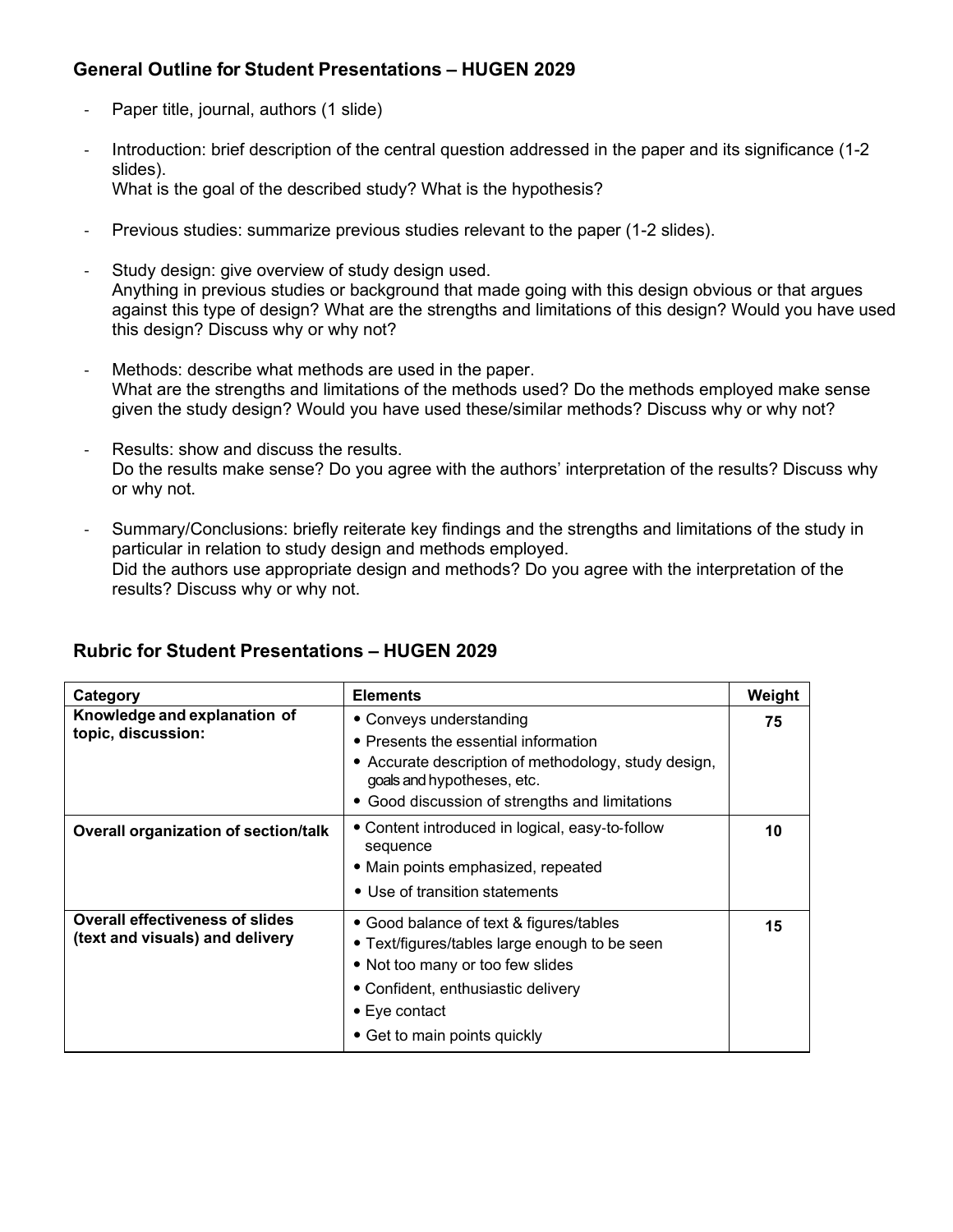# **Background/suggested readings (all posted on CANVAS)**

# **Study design, study populations, diversity**:

- Buffalo gave us spicy wings and the 'book of life.' Here's why that's undermining personalized medicine (STAT news, March 11, 2019): [https://www.statnews.com/2019/03/11/human](https://www.statnews.com/2019/03/11/human-reference-genome-shortcomings/)[reference-genome-shortcomings/](https://www.statnews.com/2019/03/11/human-reference-genome-shortcomings/)

- Hindorff et al. Prioritizing diversity in human genomics research. *Nat Rev Genet*. 2018 Mar;19(3):175-185. <https://pubmed.ncbi.nlm.nih.gov/29151588/>

- Diversity matters. *Nat Rev Genet*. 2019 August (uploaded)

- Gurdasani, D. et al. Genomics of disease risk in globally diverse populations. *Nat Rev Genet*. 2019 August (uploaded)

- Ballouz et al. Is it time to change the reference genome? (uploaded)

- Too many scientists still say Caucasian. Racist ideas of categories for human identity continue to warp research and medicine. Alice B. Popejoy Too many scientists still say [Caucasian](https://www.nature.com/articles/d41586-021-02288-x) [\(nature.com\)](https://www.nature.com/articles/d41586-021-02288-x)

#### **Candidate gene association studies:**

- Paul R Burton, Martin D Tobin, John L Hopper. Key concepts in genetic epidemiology. *Lancet* 2005; 366: 941–51

- Cordell and Clayton. Genetic association studies. *Lancet* 2005; 366:1121-31

- Hattersley and McCarthy. What makes a good genetic association study? *Lancet* 2005; 366: 1115-23

- Jorgensen et al. Hypothesis-driven candidate gene association studies: practical design and analytical considerations. *Am J Epidemiol* 2009;170:986–993

# **Genome-wide association studies:**

- Manolio T.A. Genomewide Association Studies and Assessment of the Risk of Disease.*N Engl J Med* 2010;363:166-76.

- Manolio T.A. Bringing genome-wide association findings into clinical use. *Nat Rev Genet.* 2013 Aug;14(8):549-58. doi: 10.1038/nrg3523.

-Sud A, Kinnersley B, Houlston RS. Genome-wide association studies of cancer: current insights and future perspectives. *Nat Rev Cancer*. 2017 Nov;17(11):692-704.

- Making the case for more inclusive GWAS. *Nat Rev Genetics* 20, 500–501 (2019)

- Wojcik, G. L. et al. Genetic analyses of diverse populations improves discovery for complex traits. *Nature* 570, 514–518 (2019) (attached)

- Howie et al. Fast and accurate genotype imputation in genome-wide association studies through pre-phasing. Nature Genetics 2012 (attached)

- Marchini and Howie. Genotype imputation for genome-wide association studies. Nature Reviews Genetics 2010 (attached)

- van Leeuwen EM, Kanterakis A, Deelen P, Kattenberg MV; Genome of the Netherlands Consortium, Slagboom PE, de Bakker PI, Wijmenga C, Swertz MA, Boomsma DI, van Duijn CM, Karssen LC, Hottenga JJ. Population-specific genotype imputations using minimac or IMPUTE2. *Nat Protoc*. 2015 Sep;10(9):1285-96.

- Benefits and limitations of genome-wide association studies. Tam V, Patel N, Turcotte M, Bossé Y, Paré G, Meyre D. Nat Rev Genet. 2019 Aug;20(8):467-484.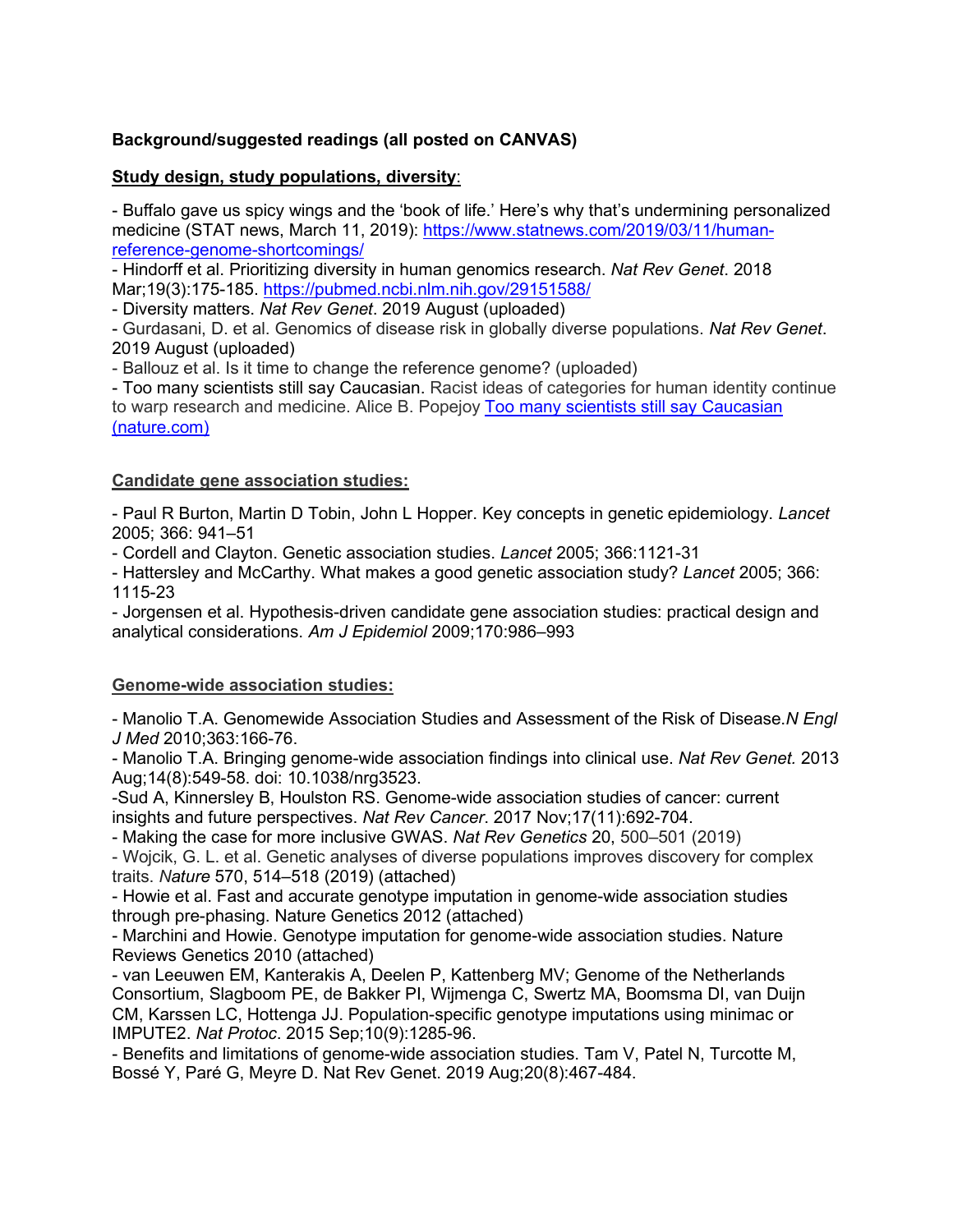# **Polygenic risk scores:**

- What are polygenic risk scores and why are they important? *JAMA* May 14, 2019 Volume 321, Number 18

- Martin et al. Clinical use of current polygenic risk scores may exacerbate health disparities. *Nat Genet*. 2019 Apr;51(4):584-591

- Wan Choi et al. Tutorial: a guide to performing polygenic risk score analyses. *Nat Protoc*. 2020 Sep;15(9):2759-2772.

- Lewis and Vassos. Polygenic risk scores: from research tools to clinical instruments. *Genome Medicine* (2020)

- Ali Torkamani, Nathan E. Wineinger & Eric J. Topol. The personal and clinical utility of polygenic risk scores. *Nature Reviews Genetics* volume 19, pages581–590 (2018).

- Wand H, Lambert SA, Tamburro C, et al. Improving reporting standards for polygenic scores in risk prediction studies. *Nature.* Published online March 10, 2021. doi:10.1038/s41586-021- 03243-6

- Lambert et al. The Polygenic Score Catalog as an open database for reproducibility and systematic evaluation. Nature Genetics 2021

# **Sequencing:**

Websites:

BEST PRACTICES FOR VARIANT CALLING WITH THE GATK - Link to presentations filmed during the March 2015 GATK Workshop, part of the BroadE Workshop series. This workshop focused on the core steps involved in calling variants with Broad's Genome Analysis Toolkit, using the "Best Practices" developed by the GATK team. View the workshop materials below to gain an understanding of the rationale, theory, and real-life applications of GATK Best Practices. Learn why each step is essential to the calling process, what key operations are performed on the data at each step, and how to use the GATK tools to get the most accurate and reliable results out of your dataset. Best Practices for Variant Calling with the [GATK | Broad](https://www.broadinstitute.org/partnerships/education/broade/best-practices-variant-calling-gatk-1) Institute (Links to an [external](https://www.broadinstitute.org/partnerships/education/broade/best-practices-variant-calling-gatk-1) site.)

GATK: GATK [\(broadinstitute.org\) \(Links](https://gatk.broadinstitute.org/hc/en-us) to an external site.)

The Broad technical workshops: <https://www.broadinstitute.org/scientists/technical-workshops> (Links to an [external](https://www.broadinstitute.org/scientists/technical-workshops) site.)

On CADD (Combined Annotation Dependent Depletion; variant annotation): [https://cadd.gs.washington.edu/ \(Links](https://cadd.gs.washington.edu/) to an external site.)

Papers:

Jay Shendure et al DNA sequencing at 40: past, present and future. Nature volume 550, pages 345–353 (2017) [Shendurenature24286.pdf](https://canvas.pitt.edu/courses/115556/files/7115256?wrap=1) 

Daniel C. Koboldt Best practices for variant calling in clinical sequencing. Genome Medicine volume 12, Article number: 91 (2020) [Koboldts13073-020-00791-w.pdf](https://canvas.pitt.edu/courses/115556/files/7115274?wrap=1)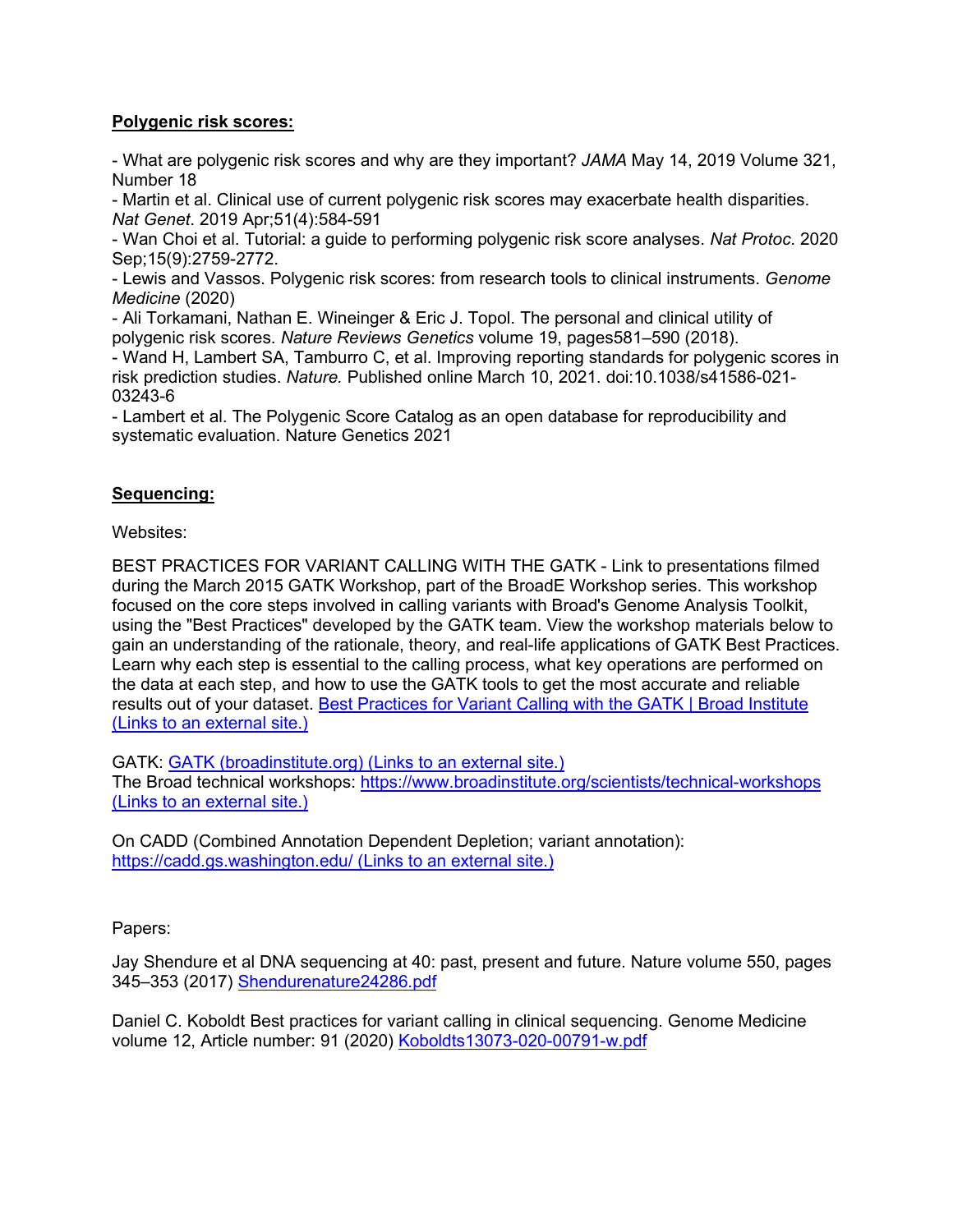Altmann et al. A beginners guide to SNP calling from high-throughput DNA-sequencing data Hum Genet 2012 Oct;131(10):1541-54. [Altmann2012\\_Article\\_ABeginnersGuideToSNPCallingFro.pdf](https://canvas.pitt.edu/courses/115556/files/7115298?wrap=1)

DePristo et al. A framework for variation discovery and genotyping using next-generation DNA sequencing data. Nature Genetics volume 43, pages491–498 (2011) [Depristoetalng.806.pdf](https://canvas.pitt.edu/courses/115556/files/7115323?wrap=1)

# **Family-based approaches:**

Ellen Wijsman. Family-based approaches: design, imputation, analysis, and beyond. BMC Genetics 2016, 17(Suppl 2):9: [family-based\\_Wijsman-1.pdf](https://canvas.pitt.edu/courses/115556/files/7236796?wrap=1)

Ott et al. Family-based designs for genome-wide association studies. Nature Reviews, July 2011: family-based [designsnrg2989.pdf](https://canvas.pitt.edu/courses/115556/files/7236771?wrap=1) 

Ott et al. Genetic linkage analysis in the age of whole-genome sequencing. Nature Reviews Genetics volume 16, pages275–284 (2015): [Ottsequencingnrg3908.pdf](https://canvas.pitt.edu/courses/115556/files/7236798?wrap=1)

# **Methylation, chromatin profiling - background papers**

Methylation:

Epigenome-wide association studies for common human diseases. Vardhman K. Rakyan, Thomas A. Down, David J. Balding & Stephan Beck Nature Reviews Genetics volume 12, pages529–541 (2011) [Reviewnrg3000.pdf](https://canvas.pitt.edu/courses/115556/files/7344260?wrap=1)

Statistical and integrative system-level analysis of DNA methylation data. Andrew E. Teschendorff & Caroline L. Relton Nature Reviews Genetics volume 19, pages129–147 (2018). [MethylationReltonnrg.2017.86.pdf](https://canvas.pitt.edu/courses/115556/files/7344396?wrap=1)

Recommendations for the design and analysis of epigenome-wide association studies. Karin B Michels, Alexandra M Binder, Sarah Dedeurwaerder, Charles B Epstein, John M Greally, Ivo Gut, E Andres Houseman, Benedetta Izzi, Karl T Kelsey, Alexander Meissner, Aleksandar Milosavljevic, Kimberly D Siegmund, Christoph Bock & Rafael A Irizarry. Nature Methods volume 10, pages949–955 (2013) [Michelsetalsnmeth.2632.pdf](https://canvas.pitt.edu/courses/115556/files/7356313?wrap=1)

Minfi: a flexible and comprehensive Bioconductor package for the analysis of Infinium DNA methylation microarrays. Martin J Aryee, Andrew E Jaffe, Hector Corrada-Bravo, Christine Ladd-Acosta, Andrew P Feinberg, Kasper D Hansen, Rafael A Irizarry Bioinformatics 2014 May 15;30(10):1363-9. doi: 10.1093/bioinformatics/btu049. Epub 2014 Jan 28. [Minfi\\_btu049.pdf](https://canvas.pitt.edu/courses/115556/files/7418817?wrap=1)

# Chromatin:

Chromatin accessibility profiling methods. Nature Reviews Methods Primers volume 1, Article number: 11 (2021) . (Highlights the main chromatin accessibility profiling methods. These methods include DNase-seq, ATAC-seq, MNase-seq, and DNA methylation-based methods to assess open chromatin and regulatory elements.) [Chromatinmethodss43586-020-00010-1.pdf](https://canvas.pitt.edu/courses/115556/files/7343833?wrap=1)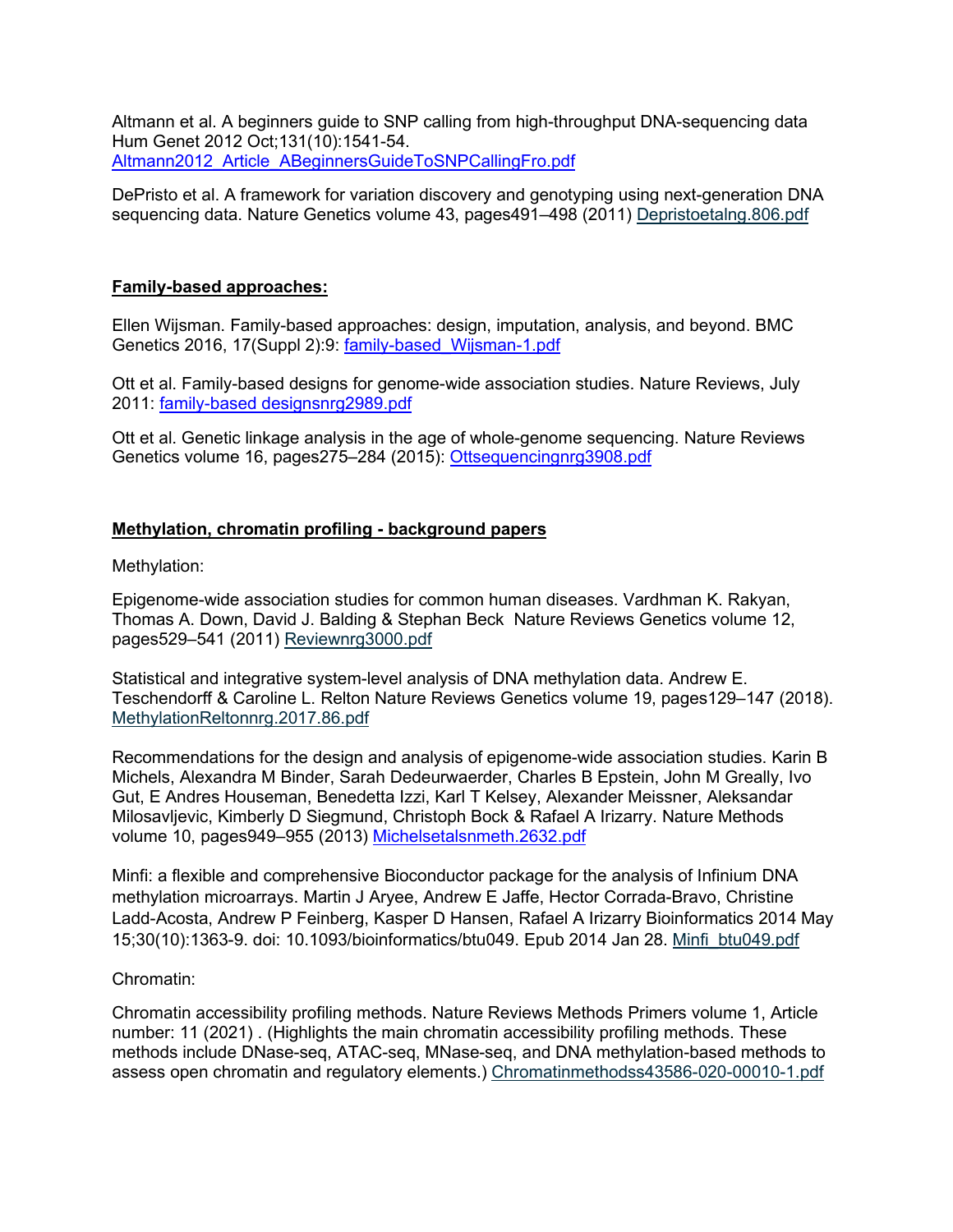Liesbeth Minnoye, Georgi K. Marinov, Thomas Krausgruber, Lixia Pan, Alexandre P. Marand, Stefano Secchia, William J. Greenleaf, Eileen E. M. Furlong, Keji Zhao, Robert J. Schmitz, Christoph Bock & Stein Aerts. Chromatin accessibility profiling methods. Nature Reviews Methods Primers volume 1, Article number: 10 (2021) [chromatinprofilingmethodss43586-020-](https://canvas.pitt.edu/courses/115556/files/7431327?wrap=1) [00008-9.pdf](https://canvas.pitt.edu/courses/115556/files/7431327?wrap=1) 

From reads to insight: a hitchhiker's guide to ATAC-seq data analysis. Feng Yan, David R. Powell, David J. Curtis & Nicholas C. Wong Genome Biology volume 21, Article number: 22 (2020). [ATACseqs13059-020-1929-3.pdf](https://canvas.pitt.edu/courses/115556/files/7343897?wrap=1)

#### **Gene expression, TWAS, RNA-seq:**

Wainberg M, Sinnott-Armstrong N, Mancuso N, Barbeira AN, Knowles DA, Golan D, Ermel R, Ruusalepp A, Quertermous T, Hao K, Björkegren JLM, Im HK, Pasaniuc B, Rivas MA, Kundaje A. Opportunities and challenges for transcriptome-wide association studies. Nat Genet. 2019 Apr;51(4):592-599. [Wainbergs41588-019-0385-z \(2\).pdf](https://canvas.pitt.edu/courses/115556/files/7431149?wrap=1)

Michael D. Gallagher and Alice S. Chen-Plotkin. The Post-GWAS Era: From Association to Function. Am J Hum Genet. 2018 May 3; 102(5): 717–730. [GallagherandChen\\_plotkin-1.pdf](https://canvas.pitt.edu/courses/115556/files/7431364?wrap=1)

Alexander Gusev, Arthur Ko, Huwenbo Shi, Gaurav Bhatia, Wonil Chung, Brenda W J H Penninx, Rick Jansen, Eco J C de Geus, Dorret I Boomsma, Fred A Wright, Patrick F Sullivan, Elina Nikkola, Marcus Alvarez, Mete Civelek, Aldons J Lusis, Terho Lehtimäki, Emma Raitoharju, Mika Kähönen, Ilkka Seppälä, Olli T Raitakari, Johanna Kuusisto, Markku Laakso, Alkes L Price, Päivi Pajukanta & Bogdan Pasaniuc. Integrative approaches for large-scale transcriptome-wide association studies. Nature Genetics volume 48, pages245–252 (2016). [Gusev2016ng.3506-1.pdf](https://canvas.pitt.edu/courses/115556/files/7431432?wrap=1)

Rory Stark, Marta Grzelak & James Hadfield. RNA sequencing: the teenage years. Nature Reviews Genetics volume 20, pages631–656 (2019). [RNAsequencing\\_theteenageyearss41576-019-0150-2.pdf](https://canvas.pitt.edu/courses/115556/files/7431420?wrap=1)

McDermaid et al. Interpretation of differential gene expression results of RNA-seq data: review and integration. Brief Bioinform 2019 Nov 27;20(6):2044-2054. doi: 10.1093/bib/bby067. [McDermaidbby067.pdf](https://canvas.pitt.edu/courses/115556/files/7447092?wrap=1)

Van den Berge et al. RNA Sequencing Data: Hitchhiker's Guide to Expression Analysis. Annual Review of Biomedical Data Science. Vol. 2:139-173 (Volume publication date July 2019) [https://doi.org/10.1146/annurev-biodatasci-072018-021255 \(Links](https://doi.org/10.1146/annurev-biodatasci-072018-021255) to an external site.) [annurev](https://canvas.pitt.edu/courses/115556/files/7431484?wrap=1)[biodatasci-072018-021255.pdf](https://canvas.pitt.edu/courses/115556/files/7431484?wrap=1)

Geng Chen, Baitang Ning and Tieliu Shi. Single-Cell RNA-Seq Technologies and Related Computational Data Analysis. Front. Genet., 05 April 201[9https://doi.org/10.3389/fgene.2019.00317](https://doi.org/10.3389/fgene.2019.00317%20(Links%20to%20an%20external%20site.)) (Links to an external site.) [fgene-10-00317.pdf](https://canvas.pitt.edu/courses/115556/files/7431525?wrap=1)

Ashraful Haque, Jessica Engel, Sarah A. Teichmann & Tapio Lönnberg. A practical guide to single-cell RNA-sequencing for biomedical research and clinical applications. Genome Medicine volume 9, Article number: 75 (2017). [Haqueetals13073-017-0467-4.pdf](https://canvas.pitt.edu/courses/115556/files/7431539?wrap=1)